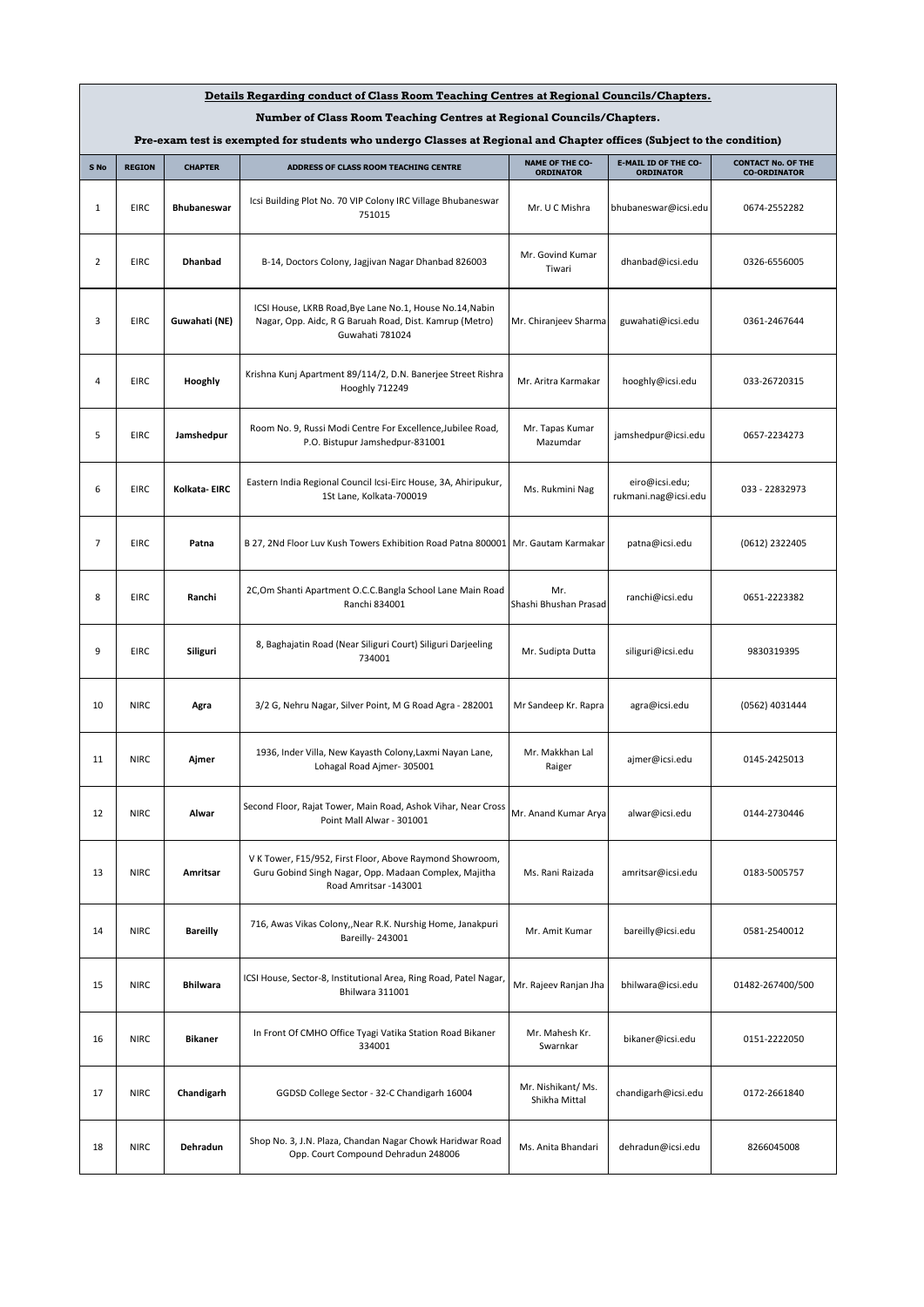| Details Regarding conduct of Class Room Teaching Centres at Regional Councils/Chapters.<br>Number of Class Room Teaching Centres at Regional Councils/Chapters. |                                                                                    |                |                                                                                                                                          |                                      |                                                 |                                 |  |
|-----------------------------------------------------------------------------------------------------------------------------------------------------------------|------------------------------------------------------------------------------------|----------------|------------------------------------------------------------------------------------------------------------------------------------------|--------------------------------------|-------------------------------------------------|---------------------------------|--|
| Pre-exam test is exempted for students who undergo Classes at Regional and Chapter offices (Subject to the condition)                                           |                                                                                    |                |                                                                                                                                          |                                      |                                                 |                                 |  |
|                                                                                                                                                                 | <b>E-MAIL ID OF THE CO-</b><br><b>NAME OF THE CO-</b><br><b>CONTACT No. OF THE</b> |                |                                                                                                                                          |                                      |                                                 |                                 |  |
| S No                                                                                                                                                            | <b>REGION</b>                                                                      | <b>CHAPTER</b> | ADDRESS OF CLASS ROOM TEACHING CENTRE                                                                                                    | <b>ORDINATOR</b>                     | <b>ORDINATOR</b>                                | <b>CO-ORDINATOR</b>             |  |
| 19                                                                                                                                                              | <b>NIRC</b>                                                                        | Delhi-NIRC     | ICSI - NIRC Building, Plot No. 4, Prasad Nagar, Institutional Area<br>New Delhi - 110005                                                 | Mr. Vinay Kumar; Mr.<br>Rajesh Gupta | vinay.baisoya@icsi.edu<br>rajesh.gupta@icsi.edu | (011) 49343006/011-<br>49343005 |  |
| 20                                                                                                                                                              | <b>NIRC</b>                                                                        | Faridabad      | Institutional Plot No.-1A, Sector-16A, (Near Sai Baba Temple)<br>Faridabad 121002                                                        | Ms. Suman Iyer                       | faridabad@icsi.edu                              | (0129) 4003761                  |  |
| 21                                                                                                                                                              | <b>NIRC</b>                                                                        | Ghaziabad      | 23-B Nehru Apartments Nehru Apartments Nehru Nagar<br>Ghaziabad 201001                                                                   | Mr. Anil Kumar<br>Upadhay            | ghaziabad@icsi.edu                              | 0120-4559681                    |  |
| 22                                                                                                                                                              | <b>NIRC</b>                                                                        | Gorakhpur      | 124A, Nahar Road, Near Aryan Hospital Rustampur Gorakhpur<br>273001                                                                      | Mr. Mrinal Madhur                    | gorakhpur@icsi.edu                              | (0551) 3562913                  |  |
| 23                                                                                                                                                              | <b>NIRC</b>                                                                        | Gurugram       | First Floor, Deenbandhu Sir Chhotu Ram Bhawan , Jharsa Road,<br>Behind Shiv Mandir, Sector-32 Gurugram 122002                            | Mr. Animesh<br>Srivastava            | gurgaon@icsi.edu                                | 0124-4232148                    |  |
| 24                                                                                                                                                              | <b>NIRC</b>                                                                        | Jaipur         | ICSI House A-5/A Institutional Area Jhalana Doongri Jaipur<br>302004                                                                     | Mr. Raj Kumar Rai                    | jaipur@icsi.edu;<br>chandra.meena@icsi.e<br>du  | 0141-2707236                    |  |
| 25                                                                                                                                                              | <b>NIRC</b>                                                                        | Jalandhar      | DAV College Dayanand Nagar Jalandhar 144008                                                                                              | Mr. Manish Kumar                     | jalandhar@icsi.edu                              | 7837210757                      |  |
| 26                                                                                                                                                              | <b>NIRC</b>                                                                        | Jammu          | 93 Opposite Easy Day Store, Near Nirankari Bhawan, Shastri<br>Nagar, Jammu 180004                                                        | Mr. Rishi Prakash<br>Singh           | jammu@icsi.edu                                  | 0191-2439242                    |  |
| 27                                                                                                                                                              | <b>NIRC</b>                                                                        | Jodhpur        | First Floor, Plot No.15-A, City Tower, Opp. Dalda Building 7Th<br>Chopasani Raod Jodhpur 342001                                          | Mr. Anand Mishra                     | jodhpur@icsi.edu                                | 0291-2656146                    |  |
| 28                                                                                                                                                              | <b>NIRC</b>                                                                        | Karnal         | #11/12, "Anand Market", 1St Floor, Meera Ghati<br>Chowk, Adjacent R.S. Public Sr. Sec. School, G.T. Road Karnal<br>132001                | Mr. Sanjay Jakhmola                  | karnal@icsi.edu                                 | 8699468859                      |  |
| 29                                                                                                                                                              | <b>NIRC</b>                                                                        | Kanpur         | 118/90, "Gumti Plaza" Kaushalpuri Gumti No.5 Kanpur 208012                                                                               | Mr. Kunwar Lal<br>Kushwaha           | kanpur@icsi.edu                                 | 0512) 2296535 / 2212767         |  |
| 30                                                                                                                                                              | <b>NIRC</b>                                                                        | Kota           | B-382, Talwandi, Kota 324005                                                                                                             | Mr. Raju Kumar                       | kota@icsi.edu                                   | 0744-2406456                    |  |
| 31                                                                                                                                                              | <b>NIRC</b>                                                                        | Lucknow        | 1/157, Vivek Khand-I, Gomti Nagar Lucknow 226010                                                                                         | Mr. Ravi Krishna<br>Srivastava       | lucknow@icsi.edu                                | 0522-4109382                    |  |
| 32                                                                                                                                                              | <b>NIRC</b>                                                                        | Ludhiana       | II Floor, Canteen Building, Guru Nanak Institute Of<br>Management & Technology (Gnimt), Gujarkhan Campus, Model<br>Town, Ludhiana 141002 | Mr. Kamal Kumar Soni                 | ludhiana@icsi.edu                               | (0161) 2401040                  |  |
| 33                                                                                                                                                              | <b>NIRC</b>                                                                        | Meerut         | First Floor, Hari Laxmi Lok Building, Eves Chowk Meerut<br>250001                                                                        | Mr. Salim Ahmed                      | meerut@icsi.edu                                 | 0120-4300148                    |  |
| 34                                                                                                                                                              | <b>NIRC</b>                                                                        | Modinagar      | Prakash Bhavan, First Floor, Opp. M.M. Printers, Near Modi<br>Steels,<br>Delhi-Meerut G.T. Road, Modinagar - 201204                      | Mr. Rahul Verma                      | modinagar@icsi.edu                              | 01232-243048                    |  |
| 35                                                                                                                                                              | <b>NIRC</b>                                                                        | Noida          | C-37, Sector - 62, Noida 201301                                                                                                          | Mr. Rajesh Kumar<br>Sharma           | noida@icsi.edu                                  | 0120-4522058                    |  |
| 36                                                                                                                                                              | <b>NIRC</b>                                                                        | Panipat        | Shop No.1, First Floor, Left Portion Geeta Mandir Road, Near<br>Geeta Mandir Panipat 132103                                              | Mr. Sanjeev Kumar<br>Sharma          | panipat@icsi.edu                                | 0180-4009144                    |  |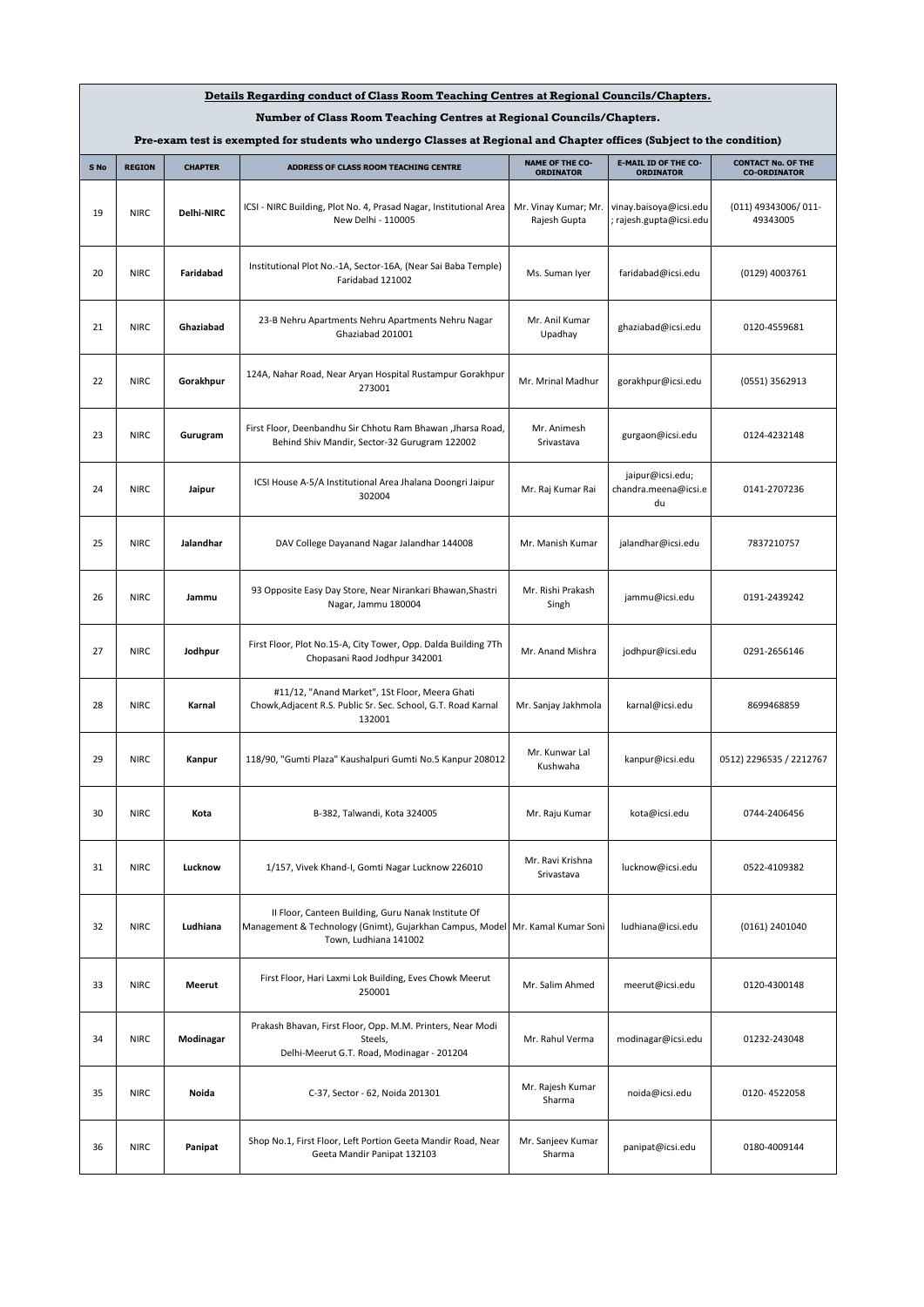| Details Regarding conduct of Class Room Teaching Centres at Regional Councils/Chapters.                               |               |                |                                                                                                                                                                                            |                                            |                                                  |                                                  |  |
|-----------------------------------------------------------------------------------------------------------------------|---------------|----------------|--------------------------------------------------------------------------------------------------------------------------------------------------------------------------------------------|--------------------------------------------|--------------------------------------------------|--------------------------------------------------|--|
| Number of Class Room Teaching Centres at Regional Councils/Chapters.                                                  |               |                |                                                                                                                                                                                            |                                            |                                                  |                                                  |  |
| Pre-exam test is exempted for students who undergo Classes at Regional and Chapter offices (Subject to the condition) |               |                |                                                                                                                                                                                            |                                            |                                                  |                                                  |  |
| S No                                                                                                                  | <b>REGION</b> | <b>CHAPTER</b> | ADDRESS OF CLASS ROOM TEACHING CENTRE                                                                                                                                                      | <b>NAME OF THE CO-</b><br><b>ORDINATOR</b> | <b>E-MAIL ID OF THE CO-</b><br><b>ORDINATOR</b>  | <b>CONTACT No. OF THE</b><br><b>CO-ORDINATOR</b> |  |
| 37                                                                                                                    | <b>NIRC</b>   | Patiala        | Multani Mal Modi College Lower Mall Patiala 147001                                                                                                                                         | Mr. Upendra Kumar<br>Biswal                | patiala@icsi.edu                                 | 9812573452                                       |  |
| 38                                                                                                                    | <b>NIRC</b>   | Prayagraj      | 30-A / 9 /2A Cooper Road Near Hari Maszid, Infront Of Ht<br>Media, 2Nd Floor, Civil Lines Prayagraj 211001                                                                                 | Mr. Amitabh Shukla                         | prayagraj@icsi.edu                               | 0532-2260101                                     |  |
| 39                                                                                                                    | <b>NIRC</b>   | Shimla         | Jeevandeep Niwas, Bcs, Bye Pass Road, New Shimla Shimla<br>171009                                                                                                                          | Mr. Chandan Kumar<br>Chandra               | shimla@icsi.edu;<br>chandan.chandra@icsi.<br>edu | 0177-2672470                                     |  |
| 40                                                                                                                    | <b>NIRC</b>   | Srinagar       | S P College Srinagar 190001                                                                                                                                                                | Mr. Shabir Ahmed<br>Lone                   | srinagar@icsi.edu                                | 0194-2488700,09906545233                         |  |
| 41                                                                                                                    | <b>NIRC</b>   | Udaipur        | Block-A, Chitrakoot Nagar, Behind Community Centre,<br>Bhuwana, Udaipur 313001                                                                                                             | Mr. Manish Jain                            | udaipur@icsi.edu                                 | 9252588664                                       |  |
| 42                                                                                                                    | <b>NIRC</b>   | Varanasi       | J Block, 2nd Floor, Gurukripa Complex, Opp. Taksal<br>Theatre, Nadesar Varanasi - 221002                                                                                                   | Mr. Ashish Kr Tiwari                       | varanasi@icsi.edu                                | 0542-2500199                                     |  |
| 43                                                                                                                    | <b>SIRC</b>   | Amaravati      | Sai House, D.No. 6-10-18, 10/1, Arundalpet, Near Arundalpet<br>Police Station Guntur, Amaravati-522002                                                                                     | Mr. Dharavathu<br>Ramprasad                | amaravati@icsi.edu                               | 0863-2233445                                     |  |
| 44                                                                                                                    | <b>SIRC</b>   | Bengaluru      | No-5, 1st Main Road, Kssidc Industrial Estate 6th Block,<br>Rajajinagar, West Of Chord Road, Bengaluru 560052                                                                              | Ms Noor Soumya                             | bengaluru@icsi.edu                               | (080) 23116574                                   |  |
| 45                                                                                                                    | <b>SIRC</b>   | Belagavi       | 4th Floor, DRK Empire, Above Reliance Trends, Tilakwadi<br>Belagavi-590006                                                                                                                 | Mr. Sandip Bansi<br>Bhingardive            | belagavi@icsi.edu                                | (0831) 4201716                                   |  |
| 46                                                                                                                    | <b>SIRC</b>   | Chennai-SIRC   | ICSI SIRC House No.9, Wheat Crofts Road, Nungambakkam,<br>Chennai 600 034                                                                                                                  | Mr. C. Murugan                             | chelliah.murugan@icsi.<br>edu                    | (044) 28279898                                   |  |
| 47                                                                                                                    | <b>SIRC</b>   | Coimbatore     | No.209, Ksg Complex, Door No. 1 & 2, IInd Floor, Sastri Road,<br>Ramnagar, Coimbatore - 641043                                                                                             | Mr. Sreejith P, Mr.<br>S.Ashok             | coimbatore@icsi.edu                              | (0422) 2237006                                   |  |
| 48                                                                                                                    | <b>SIRC</b>   | Hyderabad      | ICSI-Centre Of Excellence Building, Survey No.1, Genpact Road,<br>Near Mallikarjuna Swamy Temple, Uppal Land Mark: The Hindu<br>Office & Uber Office Nearest Metro: Ngri Hyderabad 500 039 | Mr. V Srinivas                             | hyderabad@icsi.edu                               | 040-27177721/24/28,<br>9491989900                |  |
| 49                                                                                                                    | <b>SIRC</b>   | Kochi          | 66/3117, 1st Floor, Govardhan Building, Chittor Road,<br>Ernakulam Kochi- 682035                                                                                                           | Ms. Smita Subin /Mr.<br>Sree Kumar T S     | kochi@icsi.edu                                   | 0484-2375950                                     |  |
| 50                                                                                                                    | <b>SIRC</b>   | Kozhikode      | Door No. 5/2697 F1, 1st Floor, K.P. Chandran Road, Near<br>Swimming Pool, Cherooty Nagar, Kozhikode 673004                                                                                 | Mr. Padmarajan E                           | calicut@icsi.edu                                 | 0495 -2770702                                    |  |
| 51                                                                                                                    | <b>SIRC</b>   | Mangaluru      | Grace Towers, Ii Floor, Bejai, Kapikad Road Mangalore 575004                                                                                                                               | Mr. Shankar Rao Badi                       | mangalore@icsi.edu                               | 0824-2216482                                     |  |
| 52                                                                                                                    | <b>SIRC</b>   | <b>Mysuru</b>  | 125, National Housing Co-Operative Society Limited Layout<br>Opp. J.K. Tyres Ltd., Off. Krs Road Mysuru 570016                                                                             | Mr. N.Dhanabal                             | mysuru@icsi.edu                                  | 0821-2516065                                     |  |
| 53                                                                                                                    | <b>SIRC</b>   | Madurai        | C-3, Iii Floor A R Plaza 16/17 North Veli Street Madurai 625001                                                                                                                            | Mr. T.Raja                                 | madurai@icsi.edu                                 | (0452) 2340797                                   |  |
| 54                                                                                                                    | <b>SIRC</b>   | Palakkad       | First Floor, Shree Krishna Building, Above Punjab National Bank,<br>Nurani, Palakkad 678004                                                                                                | Ms. Roby Joshep                            | palakkad@icsi.edu                                | 0491-2528558                                     |  |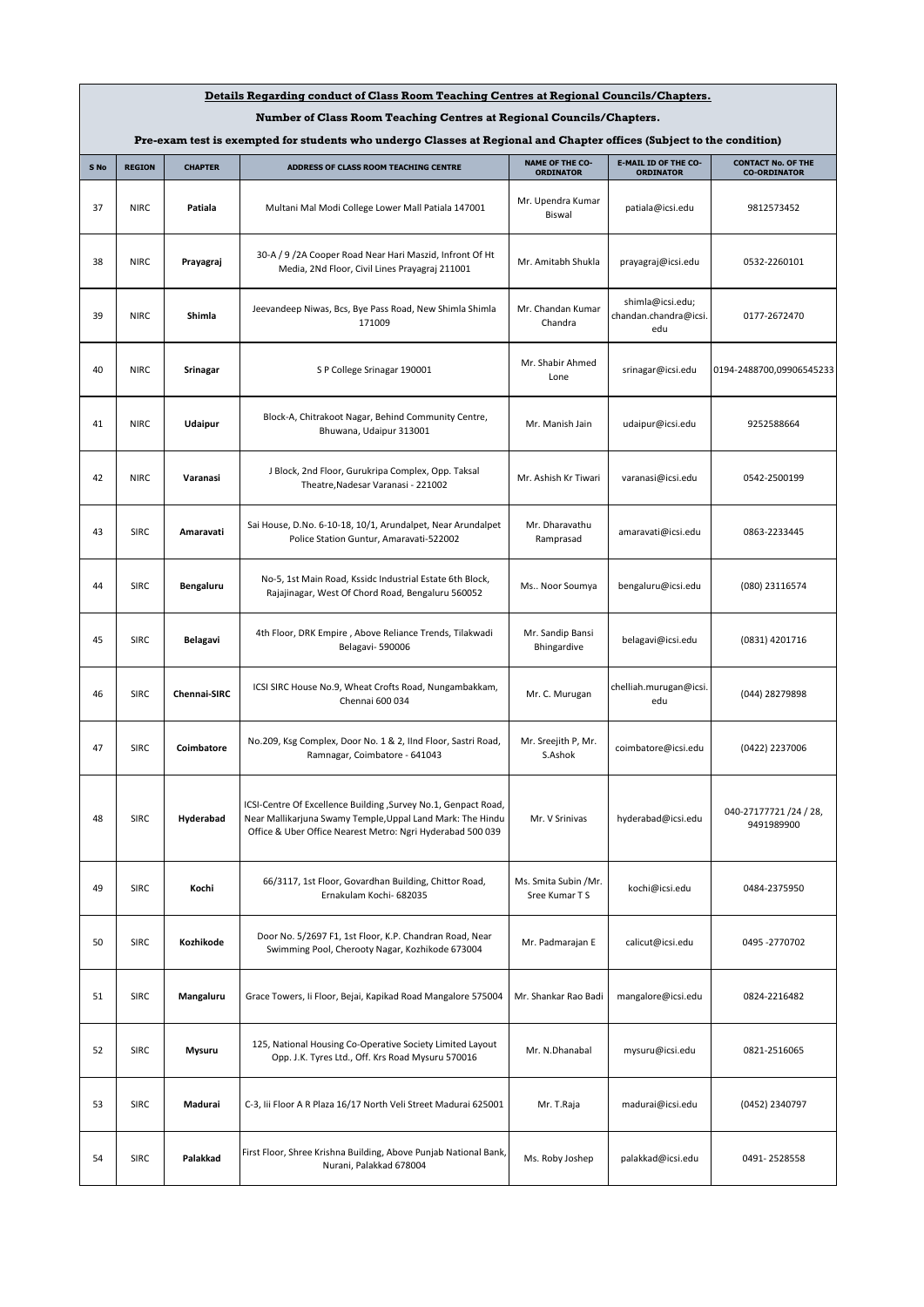| Details Regarding conduct of Class Room Teaching Centres at Regional Councils/Chapters.                               |               |                        |                                                                                                                                                     |                                                       |                                                                                   |                                                  |
|-----------------------------------------------------------------------------------------------------------------------|---------------|------------------------|-----------------------------------------------------------------------------------------------------------------------------------------------------|-------------------------------------------------------|-----------------------------------------------------------------------------------|--------------------------------------------------|
| Number of Class Room Teaching Centres at Regional Councils/Chapters.                                                  |               |                        |                                                                                                                                                     |                                                       |                                                                                   |                                                  |
| Pre-exam test is exempted for students who undergo Classes at Regional and Chapter offices (Subject to the condition) |               |                        |                                                                                                                                                     |                                                       |                                                                                   |                                                  |
| S No                                                                                                                  | <b>REGION</b> | <b>CHAPTER</b>         | ADDRESS OF CLASS ROOM TEACHING CENTRE                                                                                                               | <b>NAME OF THE CO-</b><br><b>ORDINATOR</b>            | <b>E-MAIL ID OF THE CO-</b><br><b>ORDINATOR</b>                                   | <b>CONTACT No. OF THE</b><br><b>CO-ORDINATOR</b> |
| 55                                                                                                                    | <b>SIRC</b>   | Salem                  | 173, Pearl Villa, 1St Floor, 3rd Cross Near Co-Operative<br>Marriage Hall Salem 636016                                                              | Mr. Sunder Swamy S                                    | salem@icsi.edu                                                                    | 0427 - 2443600 /<br>8754340840                   |
| 56                                                                                                                    | <b>SIRC</b>   | Thiruvananthap<br>uram | T.C 27/398(1), First Floor, Soorya Complex, Karunalayam Lane,<br>G H Road, Thiruvananthapuram 695035                                                | Mr. S V Vinod Kumar                                   | tvm@icsi.edu                                                                      | 0471-2309915                                     |
| 57                                                                                                                    | <b>SIRC</b>   | <b>Thrissur</b>        | Door No. 29/550., Sree Residency Oppo Lakshmi Sweets, Press<br>Club Road, Round North Thrissur 680001                                               | Ms. Soumya S                                          | thrissur@icsi.edu                                                                 | 0487-2327860 / 9567763621                        |
| 58                                                                                                                    | <b>SIRC</b>   | Visakhapatnam          | 2nd Floor, School Of Economics Block, Andhra University,<br>Visakapatnam - 530016                                                                   | Mr. PRV<br>Shivaramakrishna                           | vpatnam@icsi.edu                                                                  | 0891-2533516                                     |
| 59                                                                                                                    | <b>WIRC</b>   | Ahmedabad              | S-2, B Tower, Chinubhai Towers Icsi-Maneklal Mills Complex<br>Near HK College Opp Handloom House Ashram Road<br>Ahmedabad- 380009                   | Mr. S Sreejesh                                        | ahmedabad@icsi.edu                                                                | 079-26575334                                     |
| 60                                                                                                                    | <b>WIRC</b>   | Aurangabad             | Plot No. 30, Bearing CTS No. 18175, Friends Cooperative<br>Housing Society, Kokan Wadi, Ahilya Bai Holkar Chauk, Station<br>Road Aurangabad- 431001 | Mr. Subhash Bappi<br>Sinha                            | aurangabad@icsi.edu                                                               | 0240-2451124                                     |
| 61                                                                                                                    | <b>WIRC</b>   | <b>Bhayander</b>       | Row House No.03, Neminath Paradise, Padmavati Complex, 90<br>Feet Road, Near Shree Shetrapal Shiv Mandir, Bhayander<br>401101                       | Ms. Krutika Krishna<br>Kargutkar                      | bhayander@icsi.edu                                                                | (022) 28183888                                   |
| 62                                                                                                                    | <b>WIRC</b>   | <b>Bhopal</b>          | Plot No 148, 2Nd Floor Anchor Manson Zone - II, 'M P Nagar<br><b>Bhopal 462011</b>                                                                  | Ms. Amita Malviya                                     | bhopal@icsi.edu                                                                   | 0755-2577139/4907577                             |
| 63                                                                                                                    | <b>WIRC</b>   | Dombivli               | Satchidanand Apartment, Opp. Hdfc Bank, Ground Floor, Near<br>Old Post Office, Madan Thakre Chowk Dombivli (East) - 421201                          | Ms. Ketki Kedar Joshi                                 | dombivli@icsi.edu                                                                 | (0251) 2445423                                   |
| 64                                                                                                                    | <b>WIRC</b>   | Goa                    | 6th Floor, Indraprasth Apartments Opp. Govinda Building,<br>Menezes Braganza Road, Panaji Goa 403001                                                | Mr. Vasant H Kerkar                                   | goa@icsi.edu                                                                      | (0832) 2435033                                   |
| 65                                                                                                                    | <b>WIRC</b>   | Indore                 | 03rd Floor, Shree Mahadeo House<br>10/2, South Tukoganj, Near Surya Hotel<br>(Opposite Blue Dart), Indore- 452001 (MP)                              | Mr. Praveen Gupta                                     | indore@icsi.edu                                                                   | 0731-2494552                                     |
| 66                                                                                                                    | <b>WIRC</b>   | Kolhapur               | Matoshree Plaza, 403/404, 4Th Floor, Panch Bunglow, Shahupuri<br>Cts No 455 B/1 To 455 B/7, Venus Corner, Shahupuri, Kolhapur<br>416001             | Ms. Rajashree Lambe                                   | kolhapur@icsi.edu                                                                 | (0231) 2526160                                   |
| 67                                                                                                                    | <b>WIRC</b>   | Mumbai-WIRC            | 13, 56 & 57, Jolly Maker Chambers No. 2 (1st & 5th Floor)<br>Nariman Point, Mumbai - 400021,                                                        | Mr. Sanjay Kumar<br>Nagar/ Mr. Dasari<br>Bannashankar | sanjay.nagar@icsi.edu;<br>bannashankar.dasari@i<br>csi.edu;<br>anil.tale@icsi.edu | 022-61307904                                     |
| 68                                                                                                                    | <b>WIRC</b>   | Nagpur                 | 3 - A, 3rd. Floor, Avinisha Towers, Near Mehadia Square,<br>Dhantoli Nagpur 440012                                                                  | Mr. Sudhakar<br>Aisalwaru                             | nagpur@icsi.edu                                                                   | (0712) 2453276                                   |
| 69                                                                                                                    | <b>WIRC</b>   | <b>Nashik</b>          | Natraj Plaza, Ground Floor, Shop No. 7 & 8, Opp. Boys Town<br>School, Anandvan Colony, College Road-Trimbak Link Road,<br>Nashik 422005             | Mr. Amit Kumar                                        | nashik@icsi.edu                                                                   | 0253-2318783                                     |
| 70                                                                                                                    | <b>WIRC</b>   | Navi Mumbai            | Office No. 204, 2nd Floor, Icsi-Ccgrt Building, Plot No. 101,<br>Sector-15, Institutional Area, Cbd Belapur, Navi Mumbai 400<br>614                 | Mr. P S Emmanuel                                      | navimumbai@icsi.edu                                                               | (022) 49727816                                   |
| 71                                                                                                                    | <b>WIRC</b>   | Pune                   | Shreyas Apartments Condominium C.T.S. No 1654/1655, Sr No<br>50, Hissa No 5 & 6 Near Gananjay Society, D.P. Road, Kothrud<br>Pune 411038            | Ms. Garima Mehrotra                                   | pune@icsi.edu                                                                     | 020 25393229/25393227                            |
| 72                                                                                                                    | <b>WIRC</b>   | Raipur                 | House No-398, C-79, Sector-1, Infront Of Kriti Imagine,<br>Devendra Nagar Raipur 492001                                                             | Mr. Prafulla Kumar<br>Dash                            | raipur@icsi.edu                                                                   | 0771-2582618                                     |